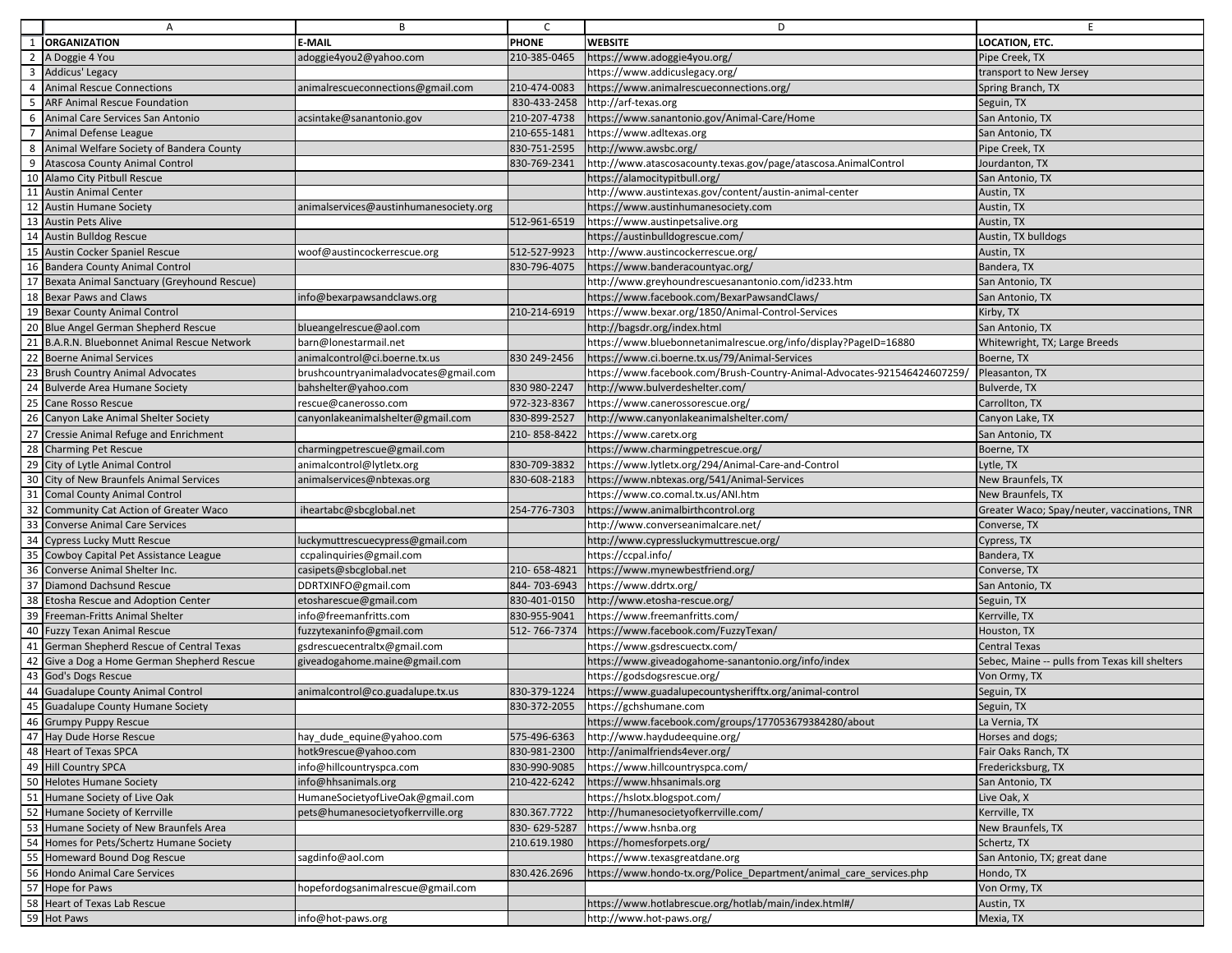|                 | A                                                                         | B                                  | $\mathsf{C}$   | D                                                                         | E                                             |
|-----------------|---------------------------------------------------------------------------|------------------------------------|----------------|---------------------------------------------------------------------------|-----------------------------------------------|
|                 | 60 Izzy's Rescue                                                          | info@izzysrescue.org               | 210-239-6958   | https://www.izzysrescue.org/                                              | San Antonio, TX                               |
| 61              | JJ & Maggie's Cat Rescue                                                  | animalover752@gmail.com            |                | https://www.facebook.com/JJMaggies/                                       | Floresville, TX                               |
|                 | 62 Journey Home Dog Rescue                                                | journeyhomerescuetexas@gmail.com   | 254-721-4264   | https://www.ajourneyhomedogrescue.org/                                    | San Antonio, TX                               |
| 63              | Just Add Love Dog Rescue                                                  | jaldogrescue@yahoo.com             | 210-264-1791   | http://www.justaddlovedogrescue.com/                                      | San Antonio, TX                               |
| 64              | Lone Star Boxer Rescue                                                    | info@lsbr.org                      | 281-944-5727   | https://www.lsbr.org/                                                     | Houston, TX Boxer rescue                      |
| 65              | Katie's Roadside Rescue                                                   | KRRTX@hotmail.com                  |                | https://www.krrtx.org/                                                    | San Antonio, TX                               |
| 66              | Kerr County Animal Shelter                                                | animalcontrol@co.kerr.tx.us        |                | 830-257-3100 http://www.co.kerr.tx.us/animal/                             | Kerrville, TX                                 |
| 67              | Kendall County Animal Shelter                                             |                                    | 830-537-3430   |                                                                           | Comfort, TX                                   |
| 68              | Kendall County Animal Control                                             |                                    | 830-537-3430   | https://www.co.kendall.tx.us/page/Animal.Control                          | Boerne, TX                                    |
| 69              | Kim Acres Animal Sanctuary                                                | kimtimacres@yahoo.com              | 210-535-4447   |                                                                           | Von Ormy, TX                                  |
| 70              | Kitten Rescue NW                                                          |                                    |                | http://kittenrescuenw.org/                                                | San Antonio, TX                               |
| 71              | Lucky Spot Dog Rescue                                                     | Kim@luckyspotrescue.com            |                | https://www.luckyspotrescue.com/                                          | San Antonio, TX                               |
| 72              | Luv Us Mutts                                                              |                                    |                | https://luvusmutts.com/                                                   | Mission, TX                                   |
| 73              | Mason's Haven                                                             | masonhaven48@yahoo.com             | 210-601-1107   | https://www.puppadog.org/                                                 | Bergheim, TX                                  |
| 74              | <b>Mission K9 Rescue</b>                                                  |                                    |                | https://missionk9rescue.org/                                              | Houston, TX; Military working dogs            |
| 75              | Missy's Haven                                                             |                                    | 210-771-3586   | https://missyshavencr.org/                                                | San Antonio, TX                               |
|                 | 76 Momma's Faith Rescue                                                   |                                    | 830-391-5784   | http://www.mommafaithsrescue.org/                                         | Floresville, TX                               |
| $\overline{77}$ | <b>Mystery Dog Rescue</b>                                                 | info@mysterydogrescue.org          | 210-551-8262   | http://mysterydogrescue.org/about/                                        | San Antonio, TX Dogs and Cats                 |
| 78              | New Braunfels Community Cat Coalition                                     |                                    |                | https://www.nbcats.org/                                                   | New Braunfels, TX; TNR                        |
| 79              | Nacogdoches Animal Shelter                                                | animalservices@nactx.us            | 936-560-5011   | https://www.nactx.us/640/Animal-Services                                  | Nacogdoches, TX                               |
|                 | 80 Pause for Paws                                                         | pauseforpawsinc@gmail.com          | 210-378-5373   | https://www.pauseforpawsinc.org/                                          | San Antonio, TX                               |
| 81              | <b>Ordinary Miracles Canine Rescue</b>                                    |                                    |                | https://www.ordinarymiraclescaninerescue.org/                             | San Antonio, TX                               |
| 82              | Paws Ranch Rescue                                                         | Pawsranchrescue@yahoo.com          | 210-842-7558   | https://pawsranchrescue.org/                                              | San Antonio, TX                               |
| 83              | Pawsitive Karma Rescue                                                    |                                    | 512-200-2273   | https://www.pawsitivekarmarescue.org                                      | Cedar Park, Texas                             |
| 84              | PAWS Shelter of Central Texas                                             |                                    | 512.858.0016   | https://pawsshelter.org/drippingspringsshelter/                           | Dripping Springs, TX                          |
|                 | 85 P.A.W.S.                                                               |                                    |                | http://www.pawsa.org/                                                     | San Antonio, TX                               |
| 86              | <b>Patriot Pups and Ponies</b>                                            | saveslaughterboundhorses@gmail.com |                | https://www.patriotpupsandponies.org/                                     | Kingsbury, TX                                 |
| 87              | Paws of Austin Great Dane Rescue                                          | pawsofaustin@yahoo.com             |                | https://www.pawsofaustin.org/                                             | Great Dane Rescue, Austin TX                  |
| 88              | Poquita Paws Rescue                                                       | poquitapawsrescue@yahoo.com        |                | https://poquitapawsrescue.org/                                            | San Antonio, TX                               |
|                 | 89 Pug Rescue of Austin                                                   | info@pugrescueaustin.com           |                | https://austinpugrescue.com/                                              | Austin, TX                                    |
| 90              | <b>Remedy Ranch Rescue</b>                                                |                                    | (830) 456-2607 | https://www.remedyranchrescue.com/                                        | Floresville, TX; horses                       |
|                 | 91 Right to Live Rescue                                                   | Therighttoliverescue@outlook.com   |                | http://www.rtlrescue.org/                                                 | San Antonio, TX                               |
| 92              | Remington's Paw Rescue                                                    | remingtonspawrescue@gmail.com      |                | https://remingtonspawrescue.com/                                          | Mountain Home, TX                             |
| 93              | San Antonio Humane Society                                                |                                    |                | https://sahumane.org/                                                     | San Antonio, TX                               |
| 94              | San Antonio Pets Alive                                                    | nfo@sanantoniopetsalive.org        |                | https://www.sanantoniopetsalive.org                                       | San Antonio, TX                               |
| 95              | San Antonio Dusty Paws Rescue                                             |                                    | 254-466-3915   | https://mydogrescue.com/labrador-retriever/san-antonio-dusty-paws/        | San Antonio, TX                               |
| 96              | San Antonio Feral Cat Coalition                                           |                                    | 210-877-9067   | https://sanantonioferalcats.org/                                          | San Antonio, TX                               |
|                 | 97 San Marcos Regional Animal Shelter                                     |                                    |                | https://sanmarcostx.gov/208/San-Marcos-Regional-Animal-Shelter            | San Marcos, TX                                |
| 98              | <b>SCAT Stray Cat Adoptions of Texas</b>                                  | info@straycatadoptions.com         | 210-363-8010   | http://straycatadoptions.com/                                             | San Antonio, TX                               |
| 99              | SARA Society for Animal Rescue and Adoption                               | info@sarasanctuary.org             | 830-401-0280   | https://sarasanctuary.org/                                                | Seguin, TX                                    |
|                 | 100 Saving Grace Dog Rescue                                               |                                    |                | http://www.sgdrsa.org/                                                    | San Antonio, TX                               |
|                 | 101 Schertz Animal Services                                               |                                    | 210-619-1550   | http://schertz.com/270/Animal-Services                                    | Schertz, TX                                   |
|                 | 102 Seguin Animal Shelter                                                 |                                    | 830-401-2335   | https://www.seguintexas.gov/departments/animal_services/adoption_fees.php | Seguin, TX                                    |
|                 | 103 Sherman Animal Services                                               | shermanasvolunteers@gmail.com      | 903-892-7255   |                                                                           | Sherman, TX                                   |
|                 | 104 Shadow Cats                                                           |                                    |                | https://www.shadowcats.net                                                | TNR Round Rock/Austin; FeLV+ cats             |
|                 | 105 Short Mug Rescue Squad                                                | info@shortmugsrescuesquad.org      |                | https://www.shortmugsrescuesquad.org/                                     | Katy, TX; short snouted dogs                  |
|                 | 106 Southwest English Setter Rescue, Inc.                                 | info@swesr.org                     | 214-997-3885   | http://www.swesr.org/About-Us.html                                        | Boerne, TX                                    |
|                 | 107 Sophie's House Rescue                                                 | sophieshouserescue@gmail.com       | 512-699-6974   | http://www.sophieshouserescue.com                                         | Rockdale, TX                                  |
|                 | 108 Stray Acres Sanctuary and Animal Rescue                               |                                    |                | https://www.strayacressanctuary.org/                                      | Bertram, TX                                   |
|                 | 109 S.T.A.A.R. South Texas Animal Adoption Rescue                         | staar_pals@yahoo.com               |                | http://www.staarnet.org/                                                  | Katy, TX                                      |
|                 | 110 Tejas Rescued Pet Adoptions                                           |                                    | 210-416-3947   | https://www.tejasrescues.org/                                             | San Antonio, TX                               |
|                 | 111 Texas Cattle Dog Rescue                                               |                                    |                | https://texascattledogrescue.com/                                         | Fort Worth, TX                                |
|                 | 112 Texas Chihuahua Rescue                                                |                                    |                | https://texaschihuahuarescue.org/                                         | Pleasanton, TX                                |
|                 | 113 Texas Humane Heroes                                                   | nfo@texashumaneheroes.org          | 512.260.3602   | https://humaneheroes.org/                                                 | Leander, TX                                   |
|                 | 114 Thundering Paws                                                       |                                    | 512-402-9725   | https://www.thunderingpaws.org/                                           | Dripping Springs, TX                          |
|                 | 115 Tiny Hooves Rescue and Petting Zoo<br>116 Twisted Tails Animal Rescue | shelbymichalewicz@gmail.com        | 254-228-9219   | https://twistedtailsanimalrescue.com/                                     | Farm and exotic animal rescue                 |
|                 | 117 Texas Litter Control                                                  |                                    |                | https://www.texaslittercontrol.org/tlc-cat-sanctuary.html                 | Ennis, TX                                     |
|                 |                                                                           |                                    | 281-528-1238   |                                                                           | FIV and FeLV cat sanctuary; low-cost vet care |
|                 | 118 Utopia Animal Rescue Ranch                                            |                                    |                | http://www.utopiarescue.com/                                              | Medina, TX                                    |